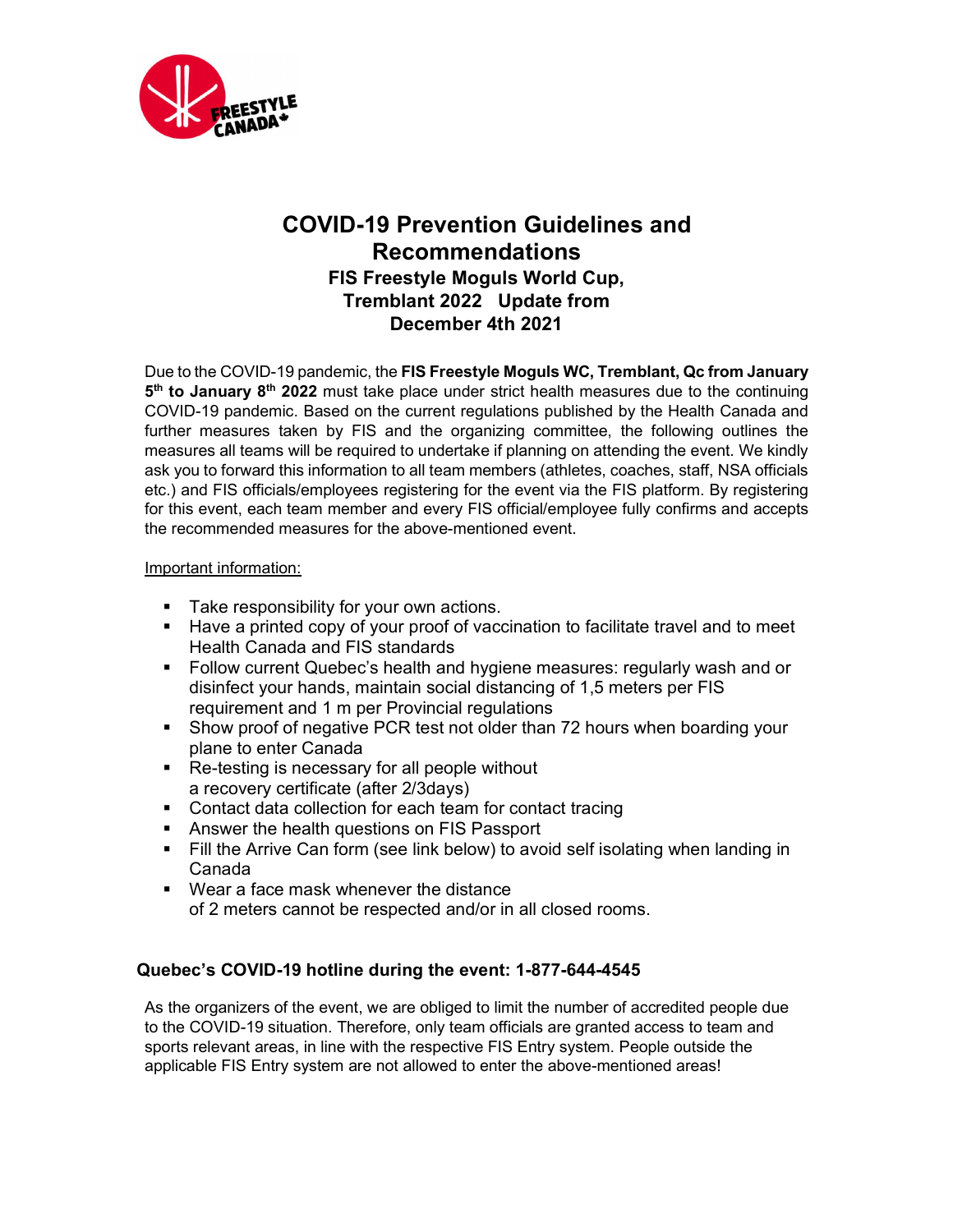

Entry regulations for Canada Latest information on arrival into Canada may be found here: https://www.canada.ca/en/public-health/services/diseases/coronavirus-diseasecovid-19/arrivecan.html#a0

#### Please be sure to check your home country's travel regulations prior to your arrival in Canada.

#### Information on your arrival:

1- It is **mandatory** to download the Arrive Can app (Official Canadian Government platform) 72hrs prior to your arrival in Canada.



Click here to download the official application

2- The vaccine Passport used in Quebec is mandatory for 13 yrs old and up to access restaurants, hotels and other unessential services. You can upload your proof of vaccination on the official VaxiCode application



- Click here for instructions on how to use the official VaxiCode application
- In addition to the QR code, you will need a photo ID to access public places that require a proof of vaccination
- You must carry a printed copy of your proof of vaccination to facilitate your travels and follow Health Canada and FIS standards
- **IF In Quebec, the Vaccination Passport is mandatory for all outdoors** activities, events and festivals with more than 50 people attending, such as the WC.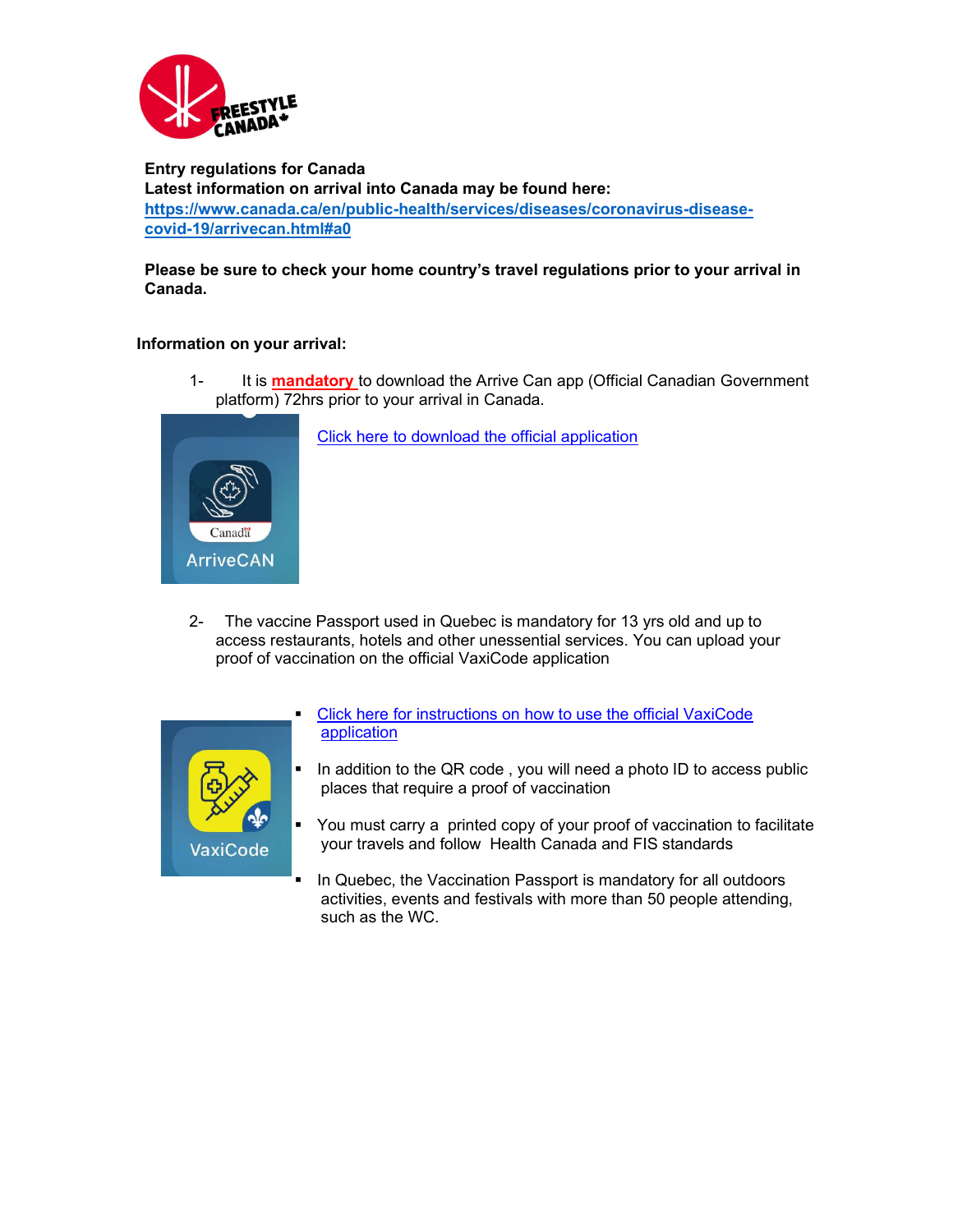

Arrival in Tremblant

- Do not arrive at the venue when showing COVID-19symptoms.
- Avoid stops between your place of departure and theevent location.
- Avoid contact with other people, especially outside your team.

#### COVID-19 test checks/health questions/contact tracing

- Every team member officially named by the respective national ski association via the FIS online system and FIS officials/employees are obliged to present a negative PCR test not older than 72 hours upon accreditation. The PCR test presented needs to be recognized by the health authority of the respective country! For all PCR tests it is necessary to indicate the time of taking the sample and the name.
- The corresponding test protocol needs to be uploaded to the FIS Passport platform at least 12 hours prior to collecting accreditation. In case of inconclusive PCR test results, the LOC reserves the right to ask you to take a new test.
- Together with the test protocols, you need to name at least one contact person (team captain or team doctor) including contact details (name, mobile phone number, email address) for contact tracing- please provide this information via the FIS Online Entry System.
- Furthermore, it is necessary to fill in the health questionnaire via the FIS Passport prior to collecting the accreditation and then daily for the duration of the event.
- RE-TESTING as communicated by FIS: People with a valid vaccination do not have to undertake further testing during the event days. The vaccination and recovery certificate must also be uploaded to the FIS Passport!

#### Following vaccinations are currently valid for Canada:

- Pfizer-BioNTech (Comirnaty, tozinameran, BNT162b2)
- Moderna (Spikevax, mRNA-1273)
- AstraZeneca (Vaxzevria, COVISHIELD, ChAdOx1-S, AZD1222)
- Janssen/Johnson & Johnson (Ad26.COV2.S)
- Bharat Biotech (Covaxin, BBV152 A, B, C)
- Sinopharm (Beijing) BBIBP-CorV (Vero Cells)
- Sinovac (CoronaVac, PiCoVacc)

#### • What recovered/previously infected means:

- o A medical confirmation is valid for 180 days after an infection with SARS-CoV-2 has expired. This must have been proven by molecular biology (e.g., PCR test).
- o An official separation notice is also valid for 180 days.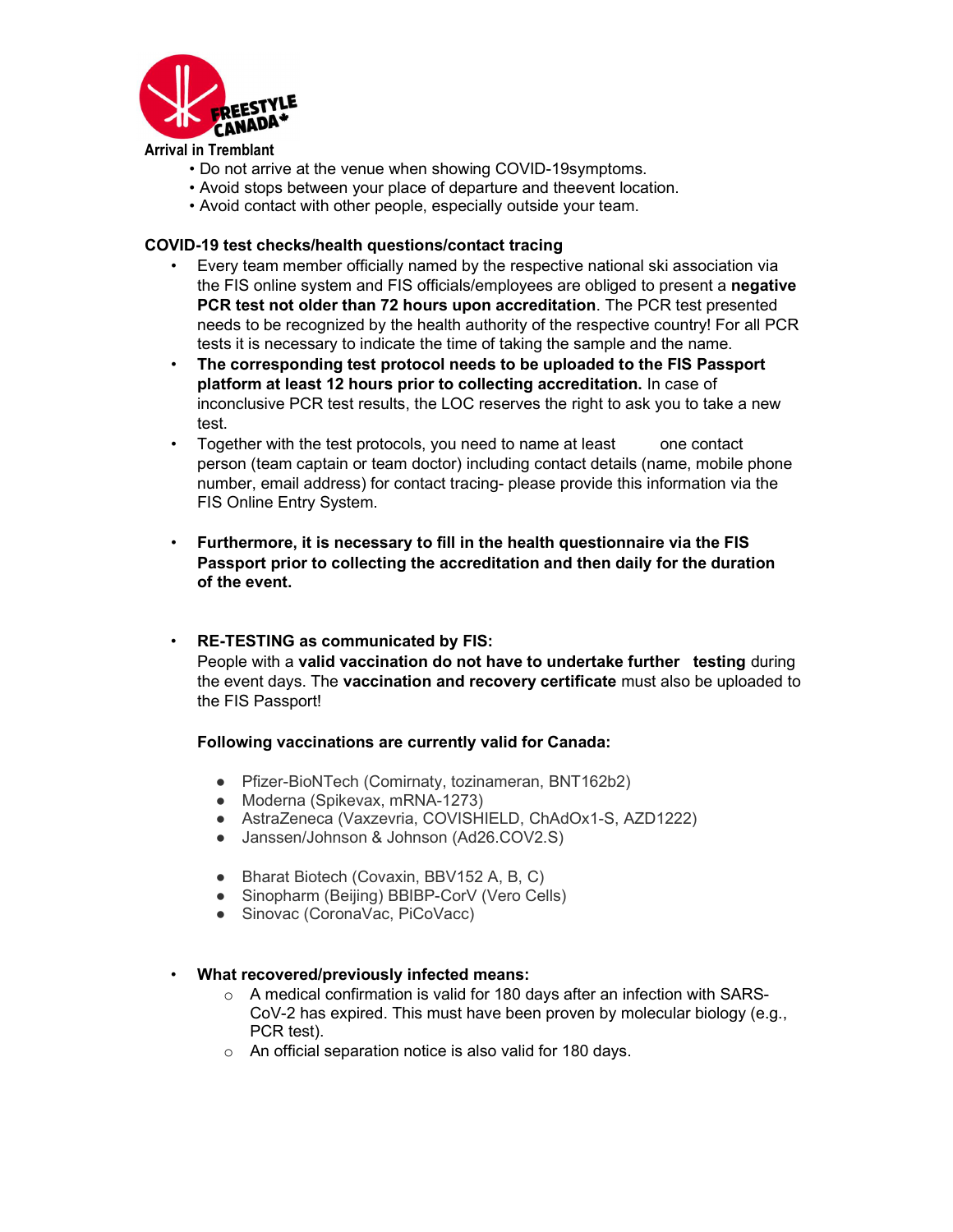

#### Accreditation - Race office

- Only after presentation, examination, and documentation of the abovementioned documents (PCR test, health questionnaire, contact person) will the accreditations be handed over to the team captain or a person appointed in advance.
- Only the team captain or **one** representative of the team is allowed to collect all accreditations for the entire team.

#### Accommodation

- You are required to show a negative COVID test or proof of vaccination/past infection in all hotels and restaurants!
- Check-in for all team members with proof of vaccination.
- Further hygiene measures may be displayed at the hotel.
- Please book your accommodation via the LOC.

#### Transport from accommodation to venue

- Please use team vehicles as means of transport.
- In exceptional cases, shuttles will be provided by the LOC.
- Only use the parking spaces allocated and marked for teams. Only people accredited for the red zone are allowed in the vehicle upon admission to the parking area.

#### Venue

- Daily health check: Prior to every training session and competition, every team member must fill in the health check via the FIS Passport. This is mandatory for all team members!
- Ski resort:
- Maintain the minimum distance!
- Only stay in allocated and marked zones for teams (red zone).
- The team zone (red zone) can only be accessed by respectively accredited persons
- Avoid direct contact with other teams.
- Avoid direct contact with members of the press.
- Please adhere to any legal requirements by wearing a face mask at the venue where noted.

## COVID-19 symptoms and communication

- Single Point of Contact LOC COVID Officer
- In case of a team member not feeling well or showing COVID-19 symptoms, please inform the LOC immediately by calling the Covid Officer.
- This number can be reached 24 hours a day from the official day of arrival until the official day of departure.
- The LOC will employ measures set out to deal with suspected cases of COVID-19.
- There is an isolation room provided near the venue in case you show symptoms.
- Any communication related to COVID-19 has to be coordinated with the FIS and the LOC (see FIS COVID communication guidelines).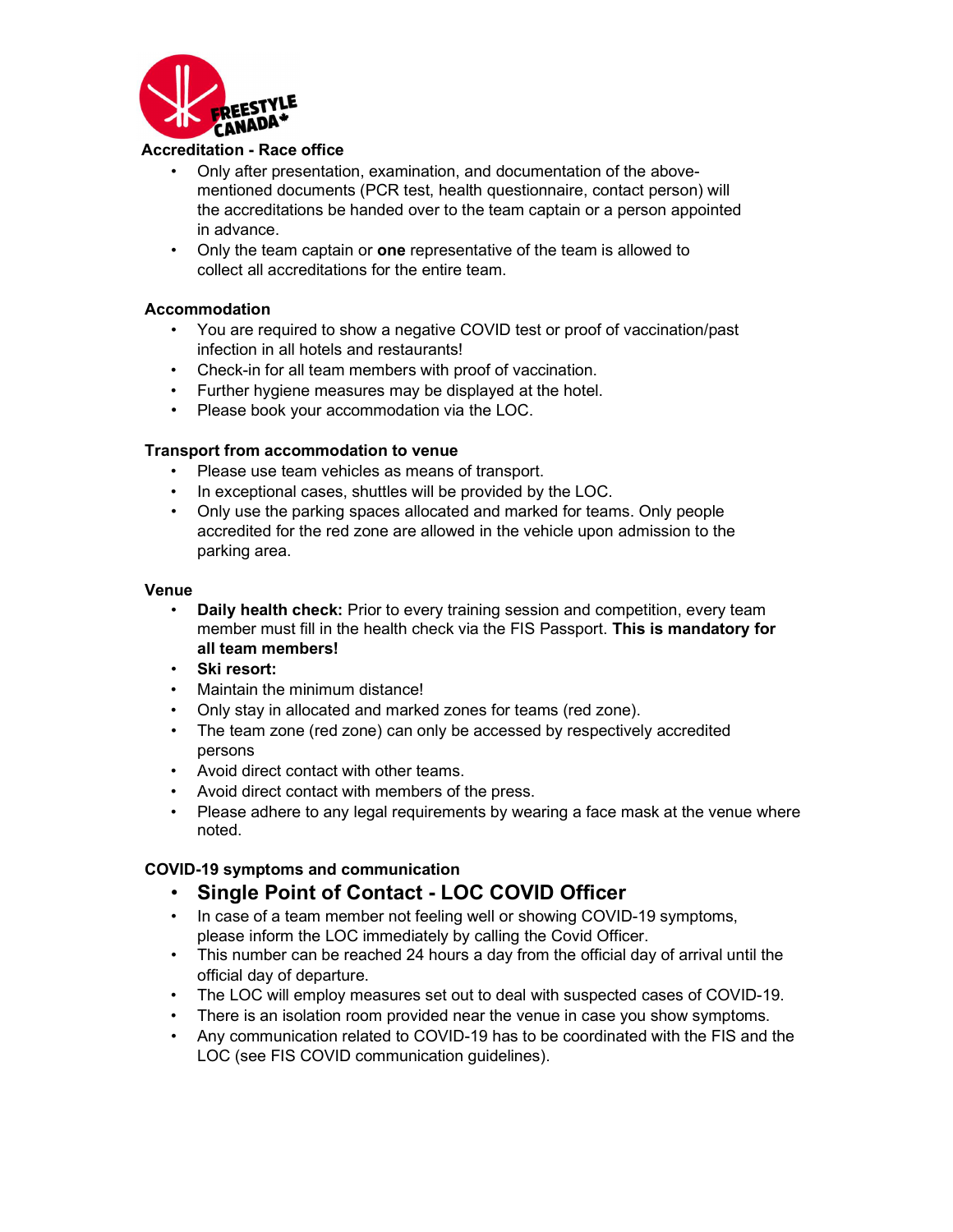

• COVID-19 suspected case management: If there is a suspected case of COVID-19, please contact the LOC Covid Officer. The Covid Officer will be on site organizing further procedures including isolation and contacting the authorities. Appropriate rooms will be available if isolation is necessary. In case of a positive test result, the authorities will decide on possible quarantine of further people in the surroundings (e.g., team members). Isolation is imposed exclusively by the responsible health authority.

#### Leisure activities during your stay in Tremblant

- During all leisure activities, please respect COVID-19 measures such as maintaining physical distance, 3G, wearing a face mask, hygiene and avoiding contact.
- Restrict your leisure activities to necessary purchases and tasks that cannot be postponed.
- Spend your free time only with members of your team or your small group.

To minimize the risk of infection, the LOC makes the following recommendations:

- Stay in your small group.
- Avoid contact with other teams.
- Avoid contact with tourists/fans.
- Wear a face mask and maintain the minimum distance between yourself and journalists during interviews.
- Regularly wash your hands and disinfect.
- Document your health and any changes to your health.

We ask EVERYONE, to TAKE RESPONSIBILITY and comply with all the measures and recommendations listed above! There will be a Covid Officer in place to check and enforce the COVID-19 guidelines. Please follow the instructions of the staff for your own safety and the safety of others.

In case of violation or non-compliance with the COVID-19 guidelines, we reserve the right to exclude people from the event and take legal action.

The measures were determined in accordance with the current regulations, last updated on December 4<sup>th</sup> 2021. The organizer reserves the right to make necessary changes, which may be imposed immediately.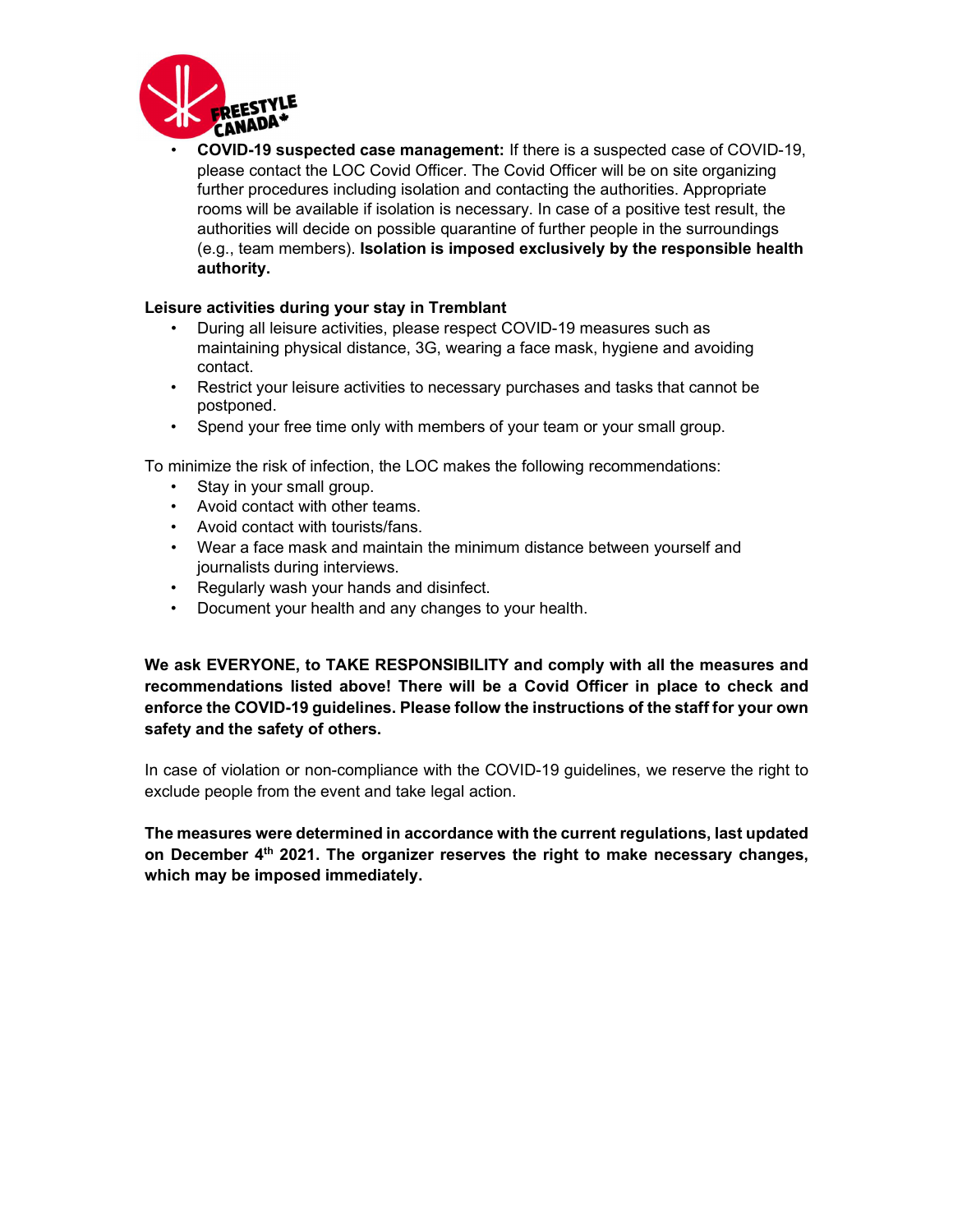

## Testing for entry into the United States

For your departure for the United States, you will need to have a PCR test 72 hours before your arrival.

It is important verify the latest entry policies to enter United States.

 Since November 8, 2021, the presentation of a negative virological test for Covid-19 (PCR or antigen) carried out less than 3 days before the trip as well as a complete proof of vaccination is mandatory to be authorized to enter the United States

For your PCR COVID-19 TEST before you leave for the United States:

- 1- Testing will be available on January  $7<sup>th</sup>$  and January  $8<sup>th</sup>$  2022.
- 2- The tests will take place at l'Ermitage du Lac on the resort
- 3- The tests are at your expense. The price is 199 \$+ taxes per test. The OC will send you an email per teams to collect the required information and to book an appointment with a nurse from BIRON.
- 4- You will need to pay for your test directly with the nurse from BIRON at the moment of your test.

If you need additional support with organizing a PCR test feel free to get in touch with Monique Lanthier our health and safety resource: **lanthierm726@gmail.com** 

This document was prepared by Marie-Josée FORTIN In collaboration with Énora FORTIN-FABBRO assistant to the health and safety coordination.

In collaboration with Monique Comeau For the municipal and event support unit - Public health department (DSPu) CIUSSS de la Capitale-Nationale